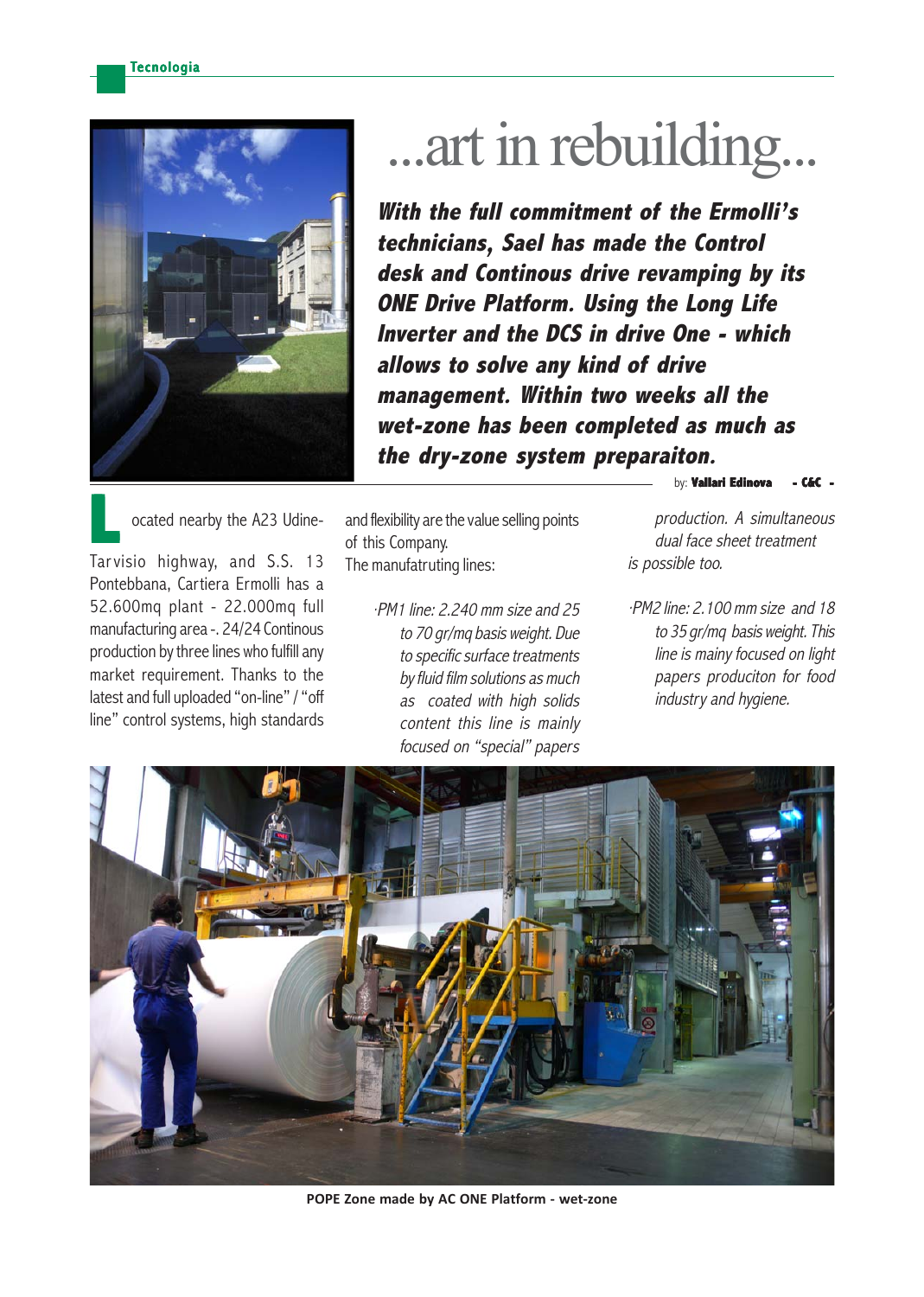

**LONG LIFE ONE Inverters are a specific product for Paper industry. Easy replacement. Friendly user to none specialized maintenance people. Never ending life components used.**



**Equipment view - The old inverters replaced by the "ONE DRIVE Platform"**

·PM3 line: 2.120 mm size and 40 to 170 gr/mq basis weight. Equipped by a "Size Press" section for the film-forming or natural pigments treatment. is also used for massive standard paper produciton.

The last paper treatments are made by specific and high tech machinery. Beside the 24/24 lines there are two wettings, four high heating supercalander, and four rewinders. Due that Ermolli offers a broad and perfect roll paper production with any kind of paper.

Fully automated packaging systems allow a fast-efficient-safe shipping to the final destinations.

## Building steps at Ermolli's

The PM1 command was the focused area. It was originally based on a bunch of equipments located in different areas of the plant. The command drives 24 AC/DC motors by ABB and EVI drives. Those drives have been added to the originalcommand and managed by an analogical-digital ref anymore available as spare parts.

After a careful study of the machine and according to the start-stop timelines - 8 days maximum - a multiple steps job has been offered. This approach allowed to split the Comand cost over the months. By the first step started on August 2012 the wet-zone drivers have been renewed - this was the most critical area -.

The basic system architepture used allowed the converion of the entire Command.

This on site action converted the system into a full digital Command. By the  $DCS$  in drive One control.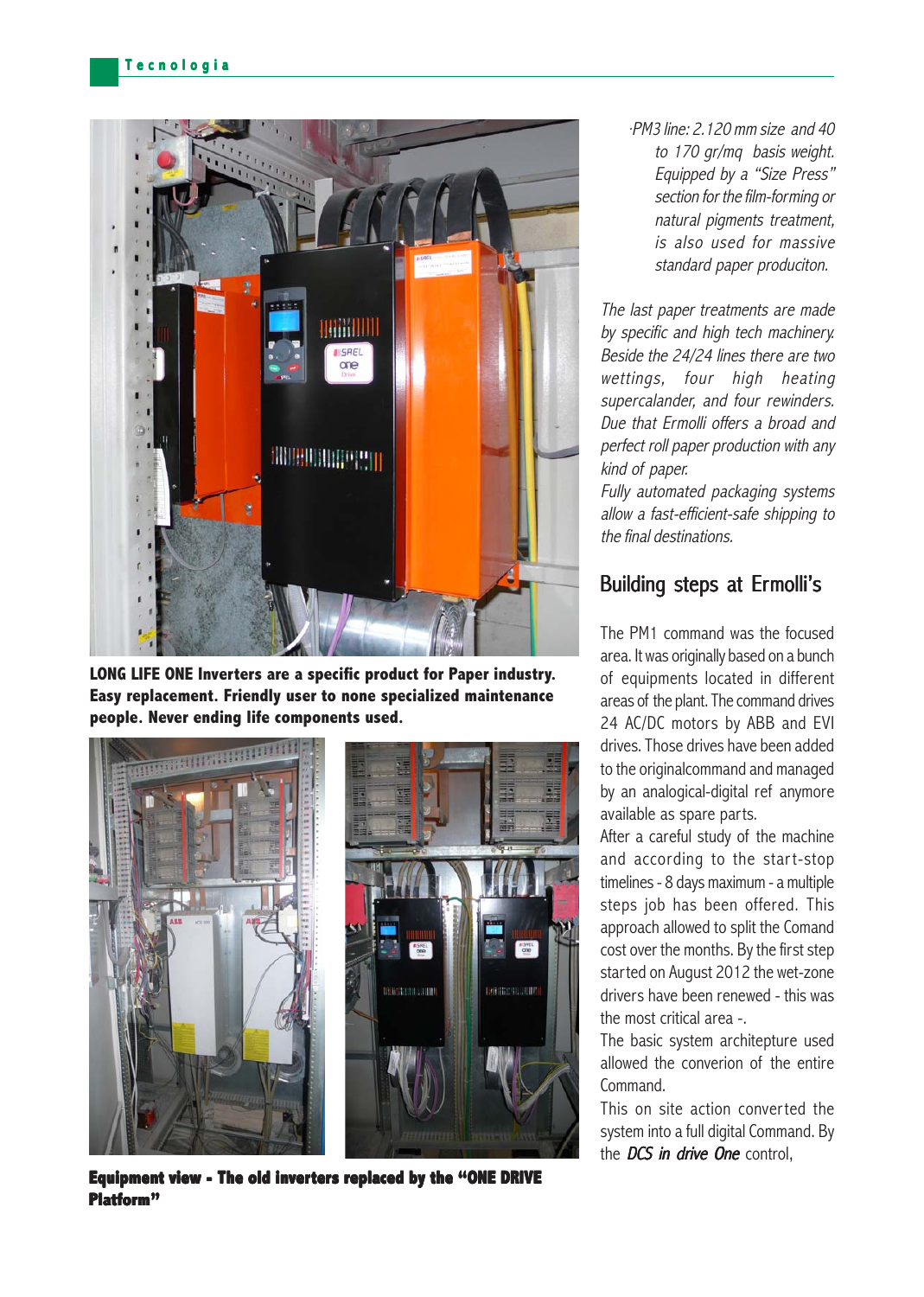SAEL delivered a solid and reliable job who pushed the Ermolli's Management to speed up the Dry-Zone update. "Ermolli did join our experienced revamping phylosophy already placed on many sites. Reborn application to the existing drives first, and sPLC ystem management then" - n.d.r. Paolo Andrighetti, Paper Strategic Market Manager of SAEL - "Actually our drives have been engineered to do that vs. many others on the market. That's our strenght. No cascade coordinator is needed for the drives communication and information exchanging (PLC - Microprocessor boards - DCS) vs. our standard competitor products. The settings, Speed refs, Regulaiton loops, loads, etc are automatically settled." "After the first aid step, we move forward building the Drive section where the old electrical equipments are updated by the Reborn intelligent device after cleaned and reconditioned" - Further noticed by Andrighetti.

## "One Drive Platform" by SAEL

"ONE DRIVE" Platform technology, launched on 2011, clearly represents



**New equipment for the wet-zone and Pulper dvire.** 



**Wet-zone Drive view - The old DC motors replaced by new AC motors driven by "ONE DRIVE" inverters**

a benchmark alternatives to the market drives. Its phylosophy is based on a reversed concept vs. the existing devices available today. Acutally one single board controls all the AC, DC drives, Choppers, Brushless and Reborn - the universal DC drives replacement -

A signel board as spare part for the customer, Reborn and ref loop. Nothing else!

The replacement can be done within 3 minutes due to a flexible data memory

 - flexible, easy to place by everyone not experienced on drives

- No programming, no parametrization or difficult passages given by specific tools. Nothing else!

"ONE DRIVE" invertes meet the paper industry needs because of film capacitors use vs. electrolytic normally used by other drive manufacturers

 - Due to the use of non perishable components this gives a no stop life vs. 60k to 70khours in average.

The Telecontrol allows a remote diagnosys of the system though the "DCS in drive ONE". This completes the platform bringing a couple of main key profrmances: Easy spare parts replacement and a long life system. The cost saving policy pursued by the Paper Management customers, according to the drive partner selection, pups up the Value Selling of SAEL. Reliable, tough and rough, competitive drives and systems.